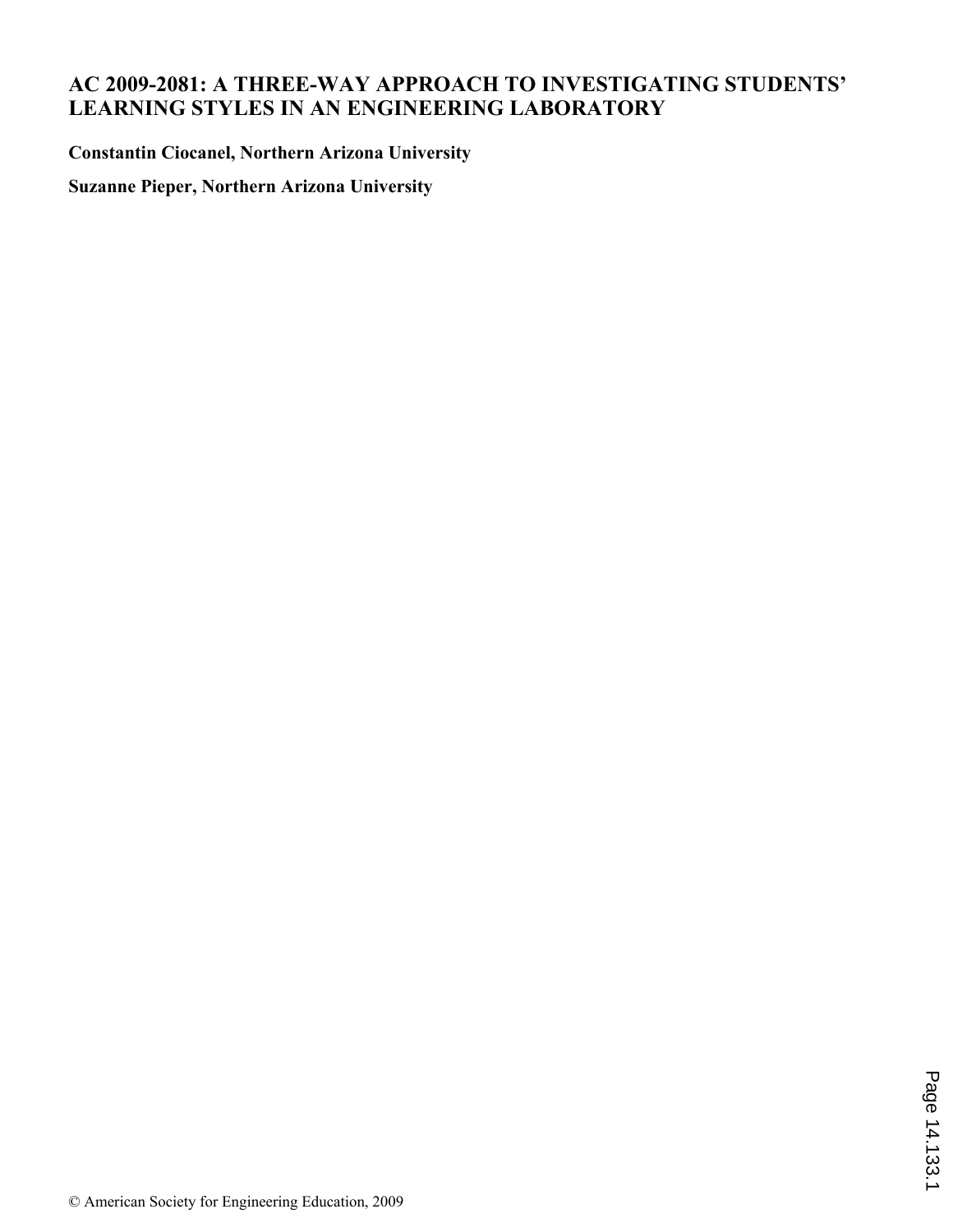# **A Three-Way Approach to Investigating Student Learning Styles in an Engineering Laboratory**

### **Abstract**

This paper presents the approach taken in the Experimental Methods in the Thermal Sciences Laboratory offered by the Mechanical Engineering Department from Northern Arizona University to investigate laboratory-specific student learning styles. To support this approach, the laboratory was reorganized to include three teaching modules: a subject-based learning (SBL) module, a problem-based learning (PBL) module, and a hybrid module incorporating aspects of both the SBL and PBL approaches. In addition, a web-based learning interface was developed and implemented to support two out of the three modules, the hybrid and the problembased modules. The purpose of this interface was to expose the students to the theory associated with the experiment, the experimental procedure, and, for a selected number of experiments, to a video of the experiment. Providing different levels of support for the experiments, together with different visual material, allowed us to evaluate which channels of communication were most efficient in this context. An additional component of the new format of the laboratory consisted of more hands-on opportunities being created for the students. Accordingly, in the problembased module, the students were required to design and build a setup that allowed them to investigate experimentally a theoretical problem of their choice (upon approval by the lab instructor). For these experiments, the students were required to develop the laboratory procedure and the experiment handout such that a third party would be able to perform the experiment without guidance. A set of measures was designed and implemented for each learning module. An assessment of student learning and development over time was performed using these measures. The results of assessment are presented and inferences on which learning style was preferred by the analyzed sample are made.

### **Introduction**

This paper presents a three-way approach taken in ME 495 - Experimental Methods in the Thermal Sciences Laboratory offered by the Mechanical Engineering Department of Northern Arizona University to investigate laboratory-specific student learning styles. This work was motivated by students' feedback from previous semesters regarding their overall learning experience in the course and the general structure of the laboratory. Analysis of students' feedback, corroborated with faculty colleagues' experiences in similar courses, led to the conclusion that the subject-based learning approach was not preparing students to solve real-life problems and new/different methodologies must be implemented in this course. This conclusion is supported by current research studies.

The need for new methods in engineering education was emphasized in a recent article<sup>1</sup>. The integration of learning tools, learning activities, and learning evaluation of the course were counted as major components of effective teaching. The authors showed through case studies the effectiveness of new methods in improving the teaching in different engineering disciplines. They concluded that by a proper combination of the major components mentioned above one can improve students' learning. Prior to this study, faculty in the College of Engineering at the Ohio State University redeveloped the freshman engineering classes into a combined course with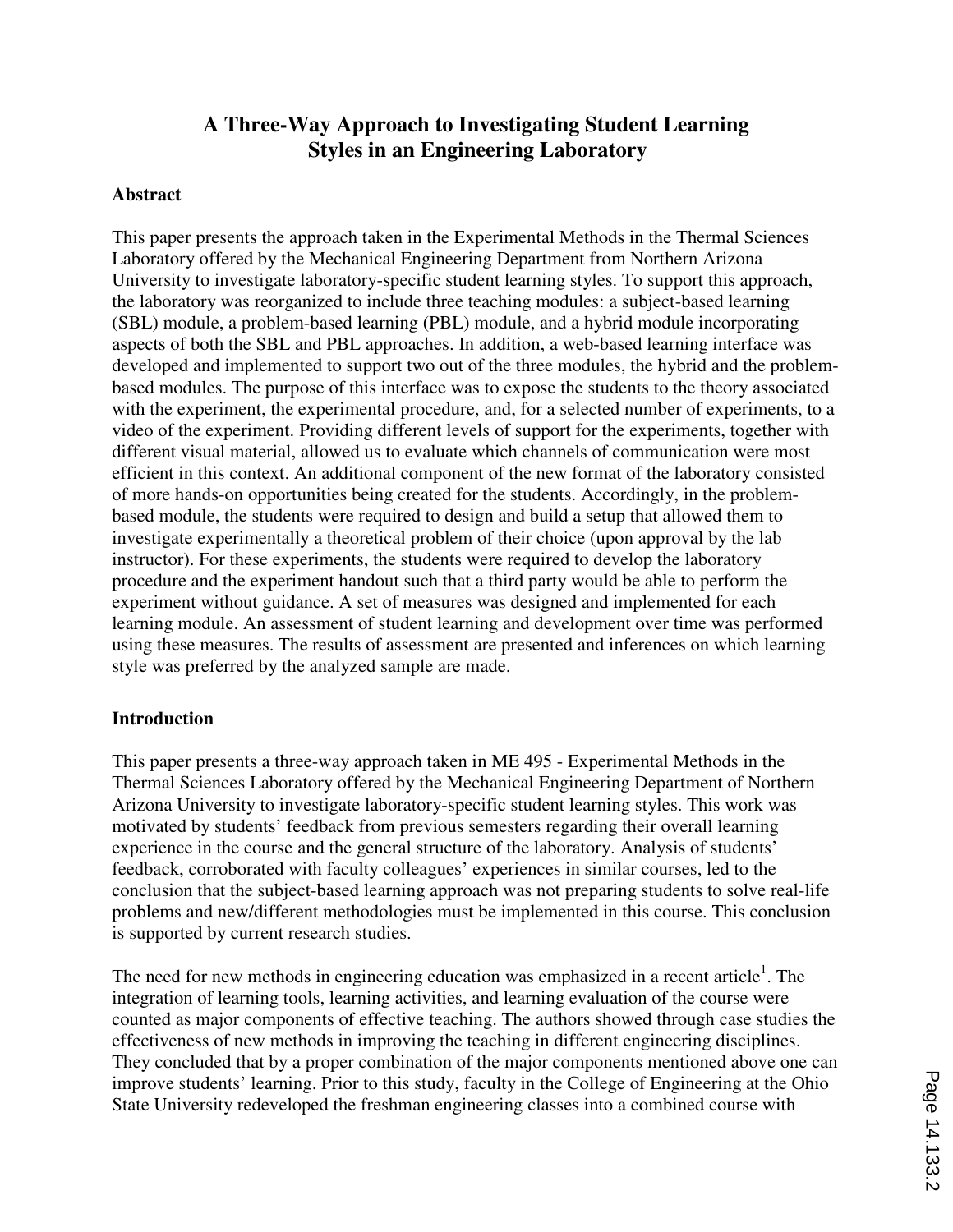hands-on laboratory elements<sup>2</sup>. Teamwork, project management, report writing, and oral presentations were the main parts of this program.

Another recent study<sup>3</sup>, focused on the classroom-based pedagogy of engagement, recognized active and collaborative learning as better ways for students to learn by being intensely involved in the educational process. These learning methods can further be implemented by encouraging students to apply their knowledge in many situations. The study attempts to highlight the superiority of problem-based learning over subject-based learning by contrasting the two approaches in Figure 1. Problem based learning (PBL) relies on the idea that posing the problem before learning tends to motivate students. The problem drives learning on a 'need to know' basis. PBL helps students understand why they are learning the new knowledge. Furthermore, learning in the context of the need-to-solve-a-problem tends to store the knowledge in memory patterns that facilitate later recall for solving problems. Subject based learning (SBL) relies on the premise that the students know very little. Accordingly, new information is laid out in preselected sequences. These sequences are in sync with what the teacher or the author of the text consider that the students need to know. In the SBL approach, the text is a must read resource to ensure that no information potentially useful for solving a certain problem has been omitted during lectures. The authors highlight the following attributes of the problem-based learning method: (1) Learning is student-centered; (2) Learning occurs in small student groups; (3) Teachers are facilitators or guides; (4) Problems are the organizing focus and stimulus for learning; (5) Problems are the vehicle for the development of clinical problem-solving skills; (6) New information is acquired through self-directed learning. More importantly, the problemsolving approach prepares students for formulating and solving problems they have never been exposed to before.



#### **Problem-Based Learning**

*Figure 1*- Problem-solving learning contrasted with subject-based learning<sup>3</sup>.

The Mechanical Engineering Department at Virginia Polytechnic Institute and State University has been using, for several years now, a problem-solving approach to teach undergraduate laboratories<sup>4</sup>. At Central Connecticut State University, the problem-solving approach was applied<sup>5</sup> in order to develop and improve important skills in the students through laboratory experiments. The students were given limited guidance to develop a projectile device. The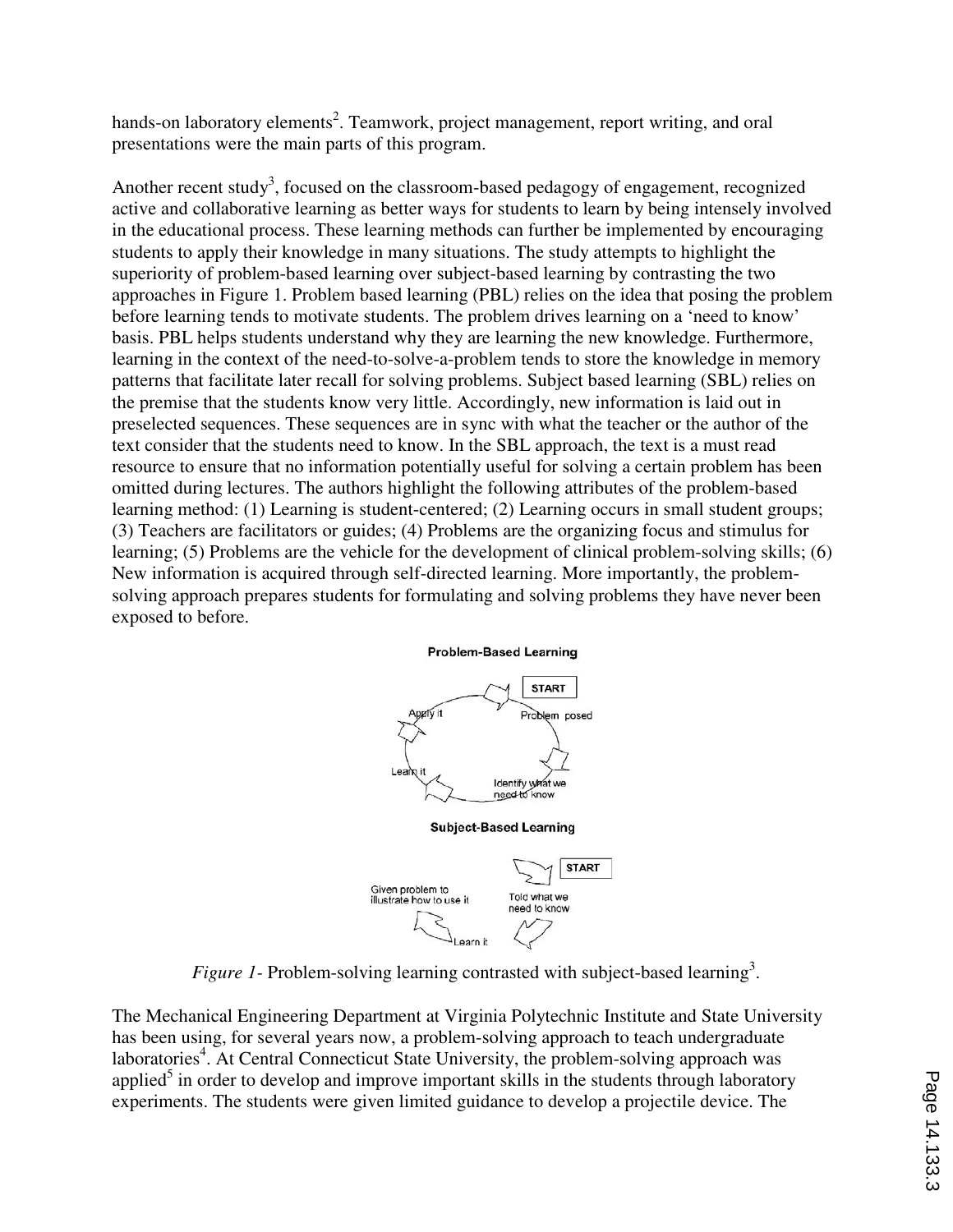experience was aimed at giving students the possibility of guided practice without clearly defined boundaries. The author reported positive outcomes in terms of intra-team communications and organizing.

According to another study<sup>6</sup>, supplementing subject-based learning with web-based preparation offers several benefits over conventional class practice. Particularly in laboratory courses, web preparation allows unlimited access to resources and provides an environment that allows students to make mistakes, facilitating learning in an active manner. Furthermore, the importance and effectiveness of using computer simulations in engineering education was studied<sup>7</sup>. According to this and similar studies, by using engineering software it is possible to motivate the students and to provide learning at a number of levels including cognitive and emotional. These observations encouraged us to combine in one laboratory the problem-based approach with web– based preparation and with a computer simulation of the ongoing experiment.

## **Method**

ME 495, a senior-level laboratory course, consists of experiments in thermal sciences and fluid mechanics, including temperature and pressure measurements upon release of compressed air, conduction, boundary layer measurement, convection, and losses through pipes. Prerequisite courses for this laboratory are Fluid Mechanics, Heat Transfer and Thermodynamics I. In line with the program objectives of the department, the following list of objectives has been defined for this course. Upon successful completion of this course, students will: (1) become knowledgeable in the use of standard instrumentation for temperature and pressure measurements; (2) reinforce material studied in previous heat transfer, fluid mechanics, and thermodynamics courses; (3) improve data analysis skills, and (4) further develop laboratory and technical writing skills.

In mechanical engineering, most often the goal of a laboratory is to illustrate how the theoretical knowledge gained in foundational engineering courses can be applied to provide solutions to practical problems. Usually, this is done by setting up a flawless experiment and having students follow an experimental procedure that leads to a result that can be easily compared to certain theoretical predictions. Prior to this work, the ME 495 course was configured according to this model. In the lab portion of the course, students were required to perform a number of carefully designed experiments following a step-by-step procedure developed by the faculty and the teaching assistant running the lab. This approach, while effective when the intent was to expose students to a large number of experiments and teach them how to carefully follow rigorous procedures, was very ineffective when the goal was to teach students to be independent thinkers and problem-solvers.

Acknowledging that student learning depends on their personality and previous training, three modules/approaches were included in the redesigned laboratory in order to identify the teaching approach that would best lead to preparing students to become problem-solvers. This method, while not ideal (because it involves student exposure to three different learning styles in a short time period), was adopted because the course is offered only once a year and immediate solutions were sought to improve our students' overall laboratory experience.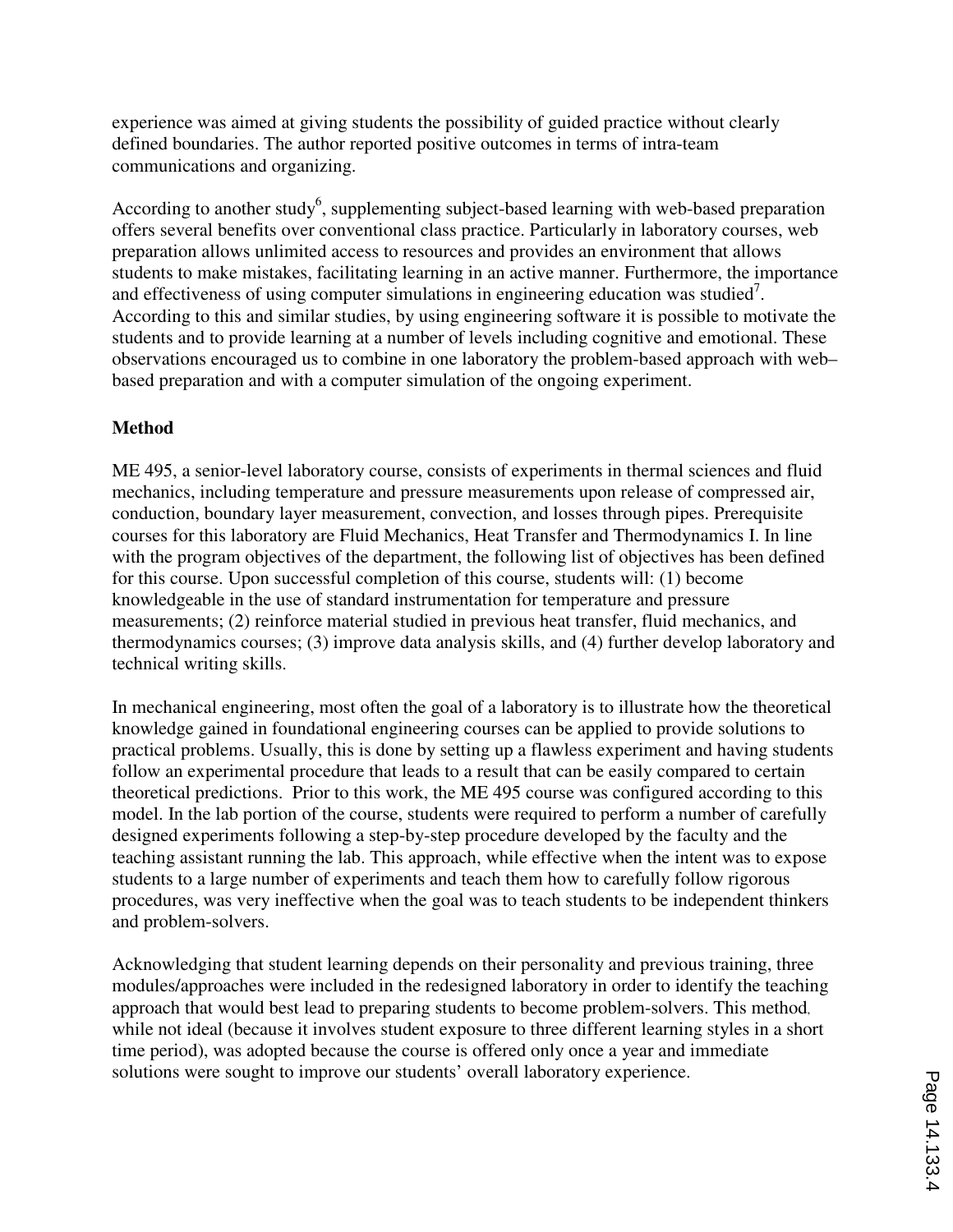The first module included three experiments that were introduced to students in the traditional format, i.e. with step-by-step instructions to be followed during the laboratory session. Students were required to read the laboratory handout prior to the lab session and refresh the theory associated with the ongoing experiment. In this module, no measure, such as quizzes, was used to assess students' readiness for the laboratory experiments.

The second module included three experiments as well. This module built on module one. In addition to providing students with a lab handout containing a step-by-step procedure for the experiment and a review of the theory associated with it, a demo of the experiment was developed for two of the three experiments and was posted on the lab web interface.

The third module consisted of three experiments and was basically a stand-alone module. In this module, as part of the *problem-based learning* approach, students experienced open-ended problems and found missing links in some experimental procedures. In the last experiment of this module, students were required to develop a new laboratory experiment on a topic of their choice together with the corresponding procedure and to report on their results. The topic for the project was selected in the sixth week of the semester and was submitted to the instructor for approval. Asking the students to choose a project topic forced them to research the subject matter of their choice and put the required experimental work in the lab context. A small budget, provided from the class fees, was allocated to each student team to purchase materials needed for the completion of the experimental setup. This provided a unique opportunity for students to experience firsthand the difficulties associated with experimental investigations that otherwise would not be apparent due to the careful design, by others, of most experiments performed during the semester. Topics accepted for the projects include: Power output measurement and evaluation for a stacked fuel cell, Drag force measurement on a ping-pong ball, Temperature monitoring in an engine exhaust manifold, Torque output measurement of a two-stroke engine, Power harvesting from environmental vibrations. For either of these experiments, the students working in teams of four, built the experimental setup, developed the experimental procedure, performed the experiment, compiled a report and delivered a presentation on their work.

A web interface was developed for all three modules. This interface had different content for each of the modules. For all modules, the objectives and theoretical background were described. In the second module, the objectives and theoretical background sections were supplemented with demos of the labs. These demos enabled students to get laboratory experience before entering the laboratory facility and were implemented knowing that nowadays students have a short attention span and a preference for visual information/communication. For the third module, the demos were substituted with quizzes that tested students' theoretical understanding of the experiments to be performed.

As part of the subject-based learning approach, for all three modules, a classroom lecture preceded each laboratory session. The lecture consisted of the introduction of experimental techniques, statistical analysis of the experimental data, and brief review of the theory pertaining to each experiment to help students refresh their knowledge on the subject. Additionally, the description and procedure of the laboratory experiment, when available, were covered during this lecture.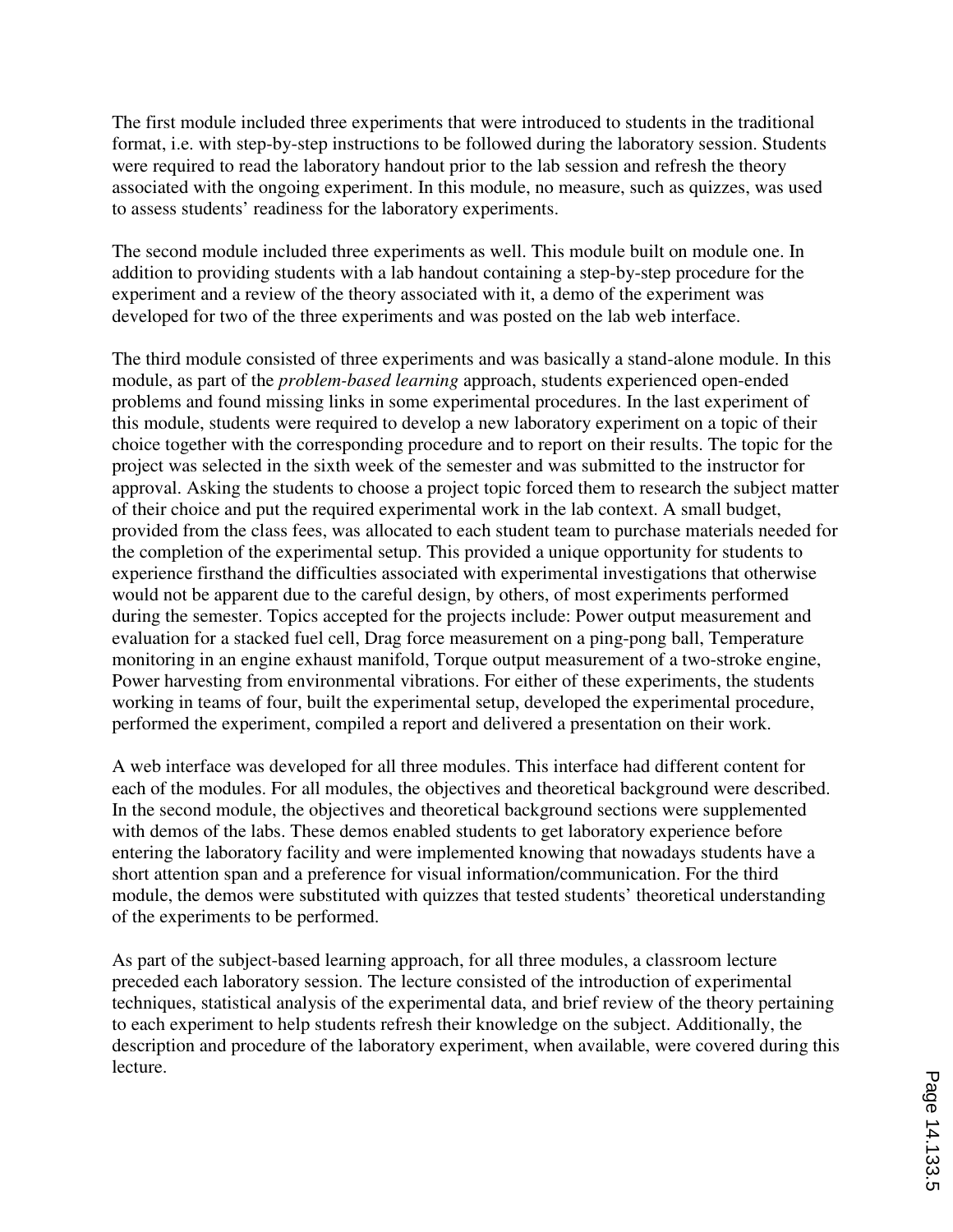An emphasis was also placed throughout the laboratory on team work and development of leadership skills. Consequently, at the beginning of the semester students were asked to organize themselves into teams of four. These teams remained unchanged throughout the semester. Upon completion of a laboratory, each team was required to submit a report. A regular report contained the following sections: executive summary, introduction, methods, results, conclusions, and discussion. Each team member was responsible of one of these sections, except for the team leader who was required to submit the executive summary and the methods sections. In addition, the team leader had the responsibility to analyze each members' submission, to request a rebuttal when necessary, and then to combine all the submissions into a unified report. This process was implemented with the expectation that a reduced writing workload would increase the quality of the reports. With each new report, the students' roles and writing assignments were changed to ensure that all students had a chance to assume the leader position and to improve their writing and analysis skills by completing a different section for every report.

The questions that motivated this study were:

- 1. Did the ME 495 course promote growth in student learning over the course of the semester?
- 2. Which of the lab teaching approaches used in ME 495 helped students learn the most and why?
- 3. Did the ME 495 course meet students' learning expectations?

To answer these questions and to assess the overall learning experience, we used several tools to collect students' input. In addition to the traditional tools available to any instructor, i.e. quizzes, tests, laboratory reports, and project grades, we administered three self-assessment questionnaires at the beginning, middle, and end of the semester. In these questionnaires we asked the students to evaluate their level of knowledge in certain areas, before, during, and after the course. This study was performed during the fall of 2008 in the ME 495 course having an enrollment of 24 students.

## **Results**

Multiple inputs, both qualitative and quantitative, indicated that the course promoted growth in student learning over the course of the semester. In the self-assessment questionnaire administered at the end of the semester, several students commented that overall the course was a beneficial learning experience for them:

- "*Before I took the class I wasn't sure what the course entailed. However I do know that I have learned a great deal in the course so far, many concepts have been reinforced and I believe I know more about errors and experimental design.*"
- "*I felt that the course gave a great idea of how to design and set up an experimental apparatus and then assess its flaws.*"
- "*I feel that I can now go out into the field and conduct testing and be capable of interpreting the results accordingly.*"

An item in the same questionnaire specifically asked students to what extent has the laboratory experience contributed to their knowledge, skills, and personal development. Again, students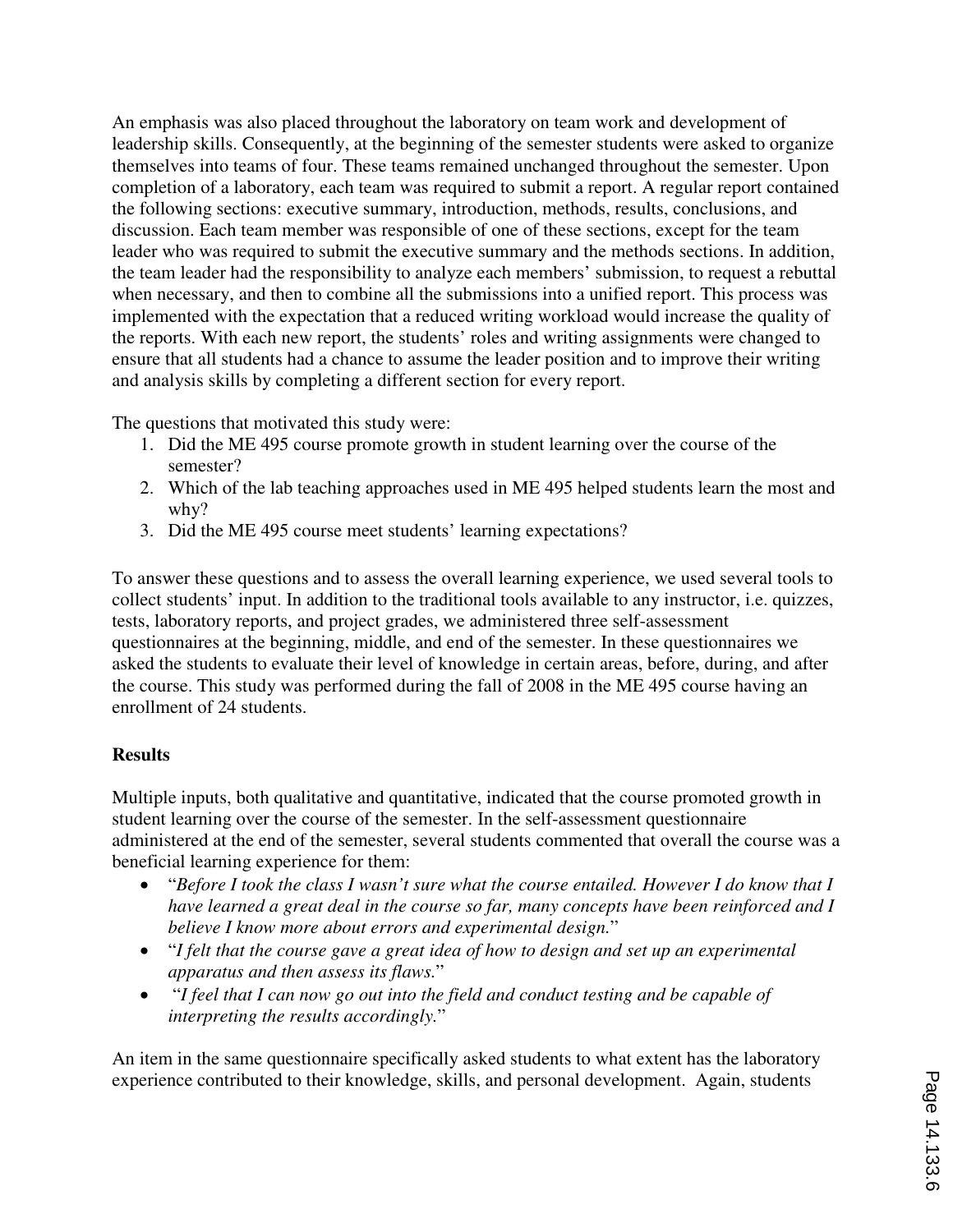responded that the course contributed positively to their learning and development as shown by the comments below:

- "It has strengthened my ability to analyze experimental data and report on that analysis in a technical writing aspect."
- "Helped with team work when writing lab with group, also helped time management finding times to meet with other group members."
- "I'm still not completely confident in my ability to design and do an experiment  $\bullet$ successfully, but the lab greatly improved my knowledge and skills."

Furthermore, the exam grades indicated an improvement in student performance between the midterm exam and the final exam (see Figure 2). A  $t$ -test performed on the exam grades showed statistically significant improvement over the course of the semester. Both the student input and the grades supported the conclusion that students came out of this course with greater knowledge and skills than that with which they entered the course.



Figure  $2$  – Grade average on the two exams administered during the semester.

An examination of the averages on lab and project report grades, as shown in Figure 3, further illuminated student growth over time in the course and indicated an interesting evolution during each teaching approach cycle. For the first two cycles, each consisting of three labs, the students seemed to have had a difficult time adapting to the lab requirements and, correspondingly, their grades in the first report in the cycle were the lowest. However, once they became accustomed to the lab requirements in that cycle and also probably due to the feedback on their previous report, their grades increased significantly. It is unclear, though, why the grades dropped on the last report of these cycles. Interesting enough, in the third lab cycle, the pattern changed. After a very good start (see lab 7), mainly because additional help was provided for this lab, grades fell and remained constant for the last two reports. A clear explanation for this trend is difficult to give. However, it seems that the students, both individually and as a team, needed about two lab cycles before finding their "equilibrium state" late in the semester.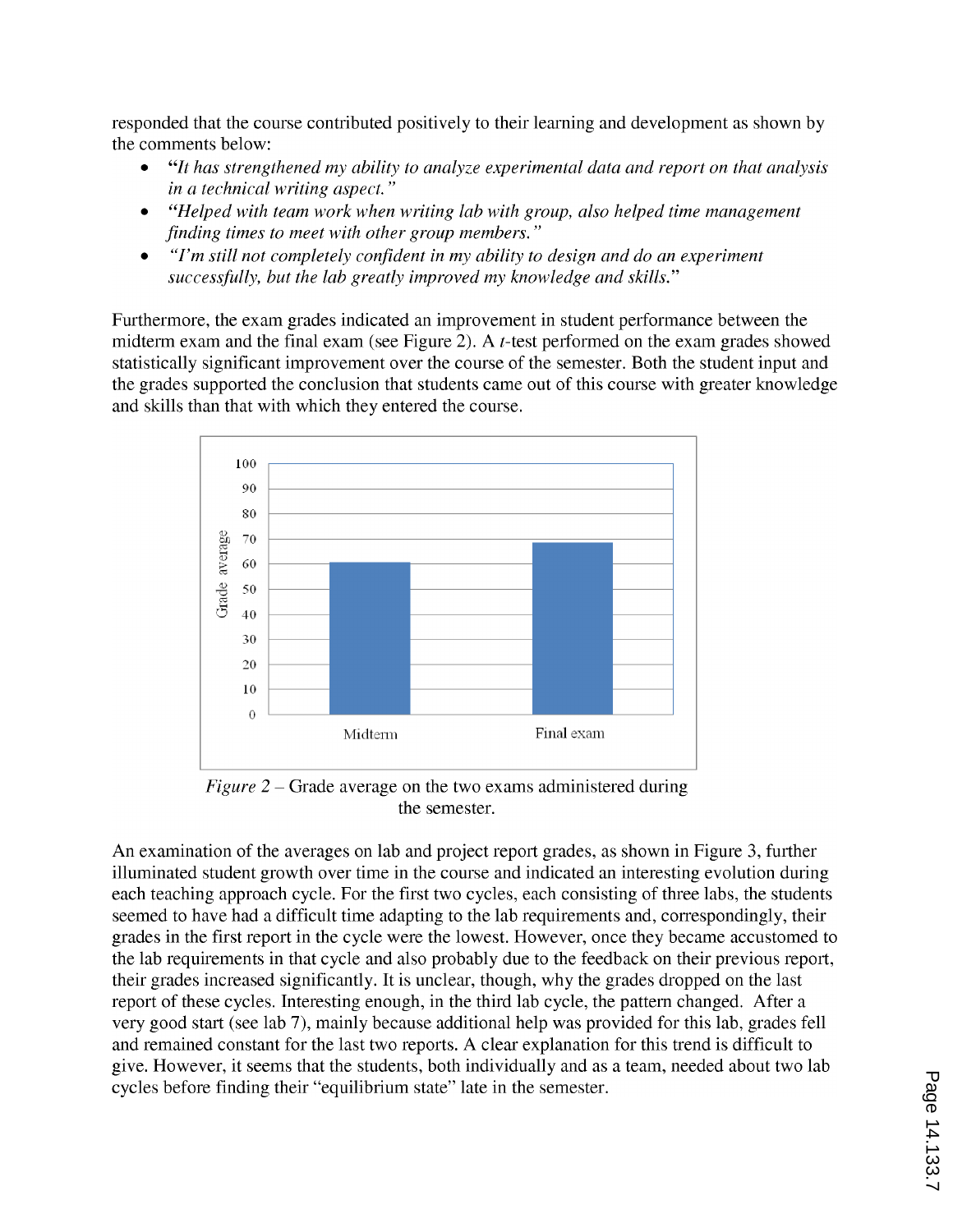

*Figure 3* – Grades on lab and project reports (project is number 9).

Midway in the semester, students were administered a questionnaire in which they were asked, among other questions, which of the lab teaching approaches helped them to learn the most and why. Students' answers indicated a variety of preferences as far as teaching methods. One student commented that he favored the independent, problem-solving approach: "The decreasing amount of direction provided in the labs require us to think about how we can conduct the experiment in order to obtain all of the data required to complete a lab report. I think this works well for me." Another student agreed that "as far as the "real life" simulation, the do your own method to find a solution was very useful in teaching us how to go about doing that." In contrast, another student responded that he favored a subject-based approach: "A set of basic instructions helped (as opposed to "figure it out") was better because it allowed more time to perform the experiment and collect data." Several students indicated that traditional lab approaches tended to bore them, while problem-solving approaches mobilized them better and made them more interested in the lab:

- "The fully outlined methodologies make lab a little boring and thoughtless. Basically, some direction with outlined deliverables were the best."
- "The vague but somewhat outlined labs were most useful. For instance, the wind tunnel lab, where we know mostly what we need to do, and more importantly, know what the deliverables are to be."
- "I liked most the one where you didn't give up anything but what you wanted out of the  $lab.$ "

Complementing the handed out materials for the lab with the web interface seems to have helped to some extent. One student noted that "the video (embedded in the web interface) really helped save time as we were able to see how to use the equipment." Another student observed that "the lab approach that helped foster learning was focused on letting us, the students, do pre-lab exercises to gain a better understanding of the experiment." However, students' feedback did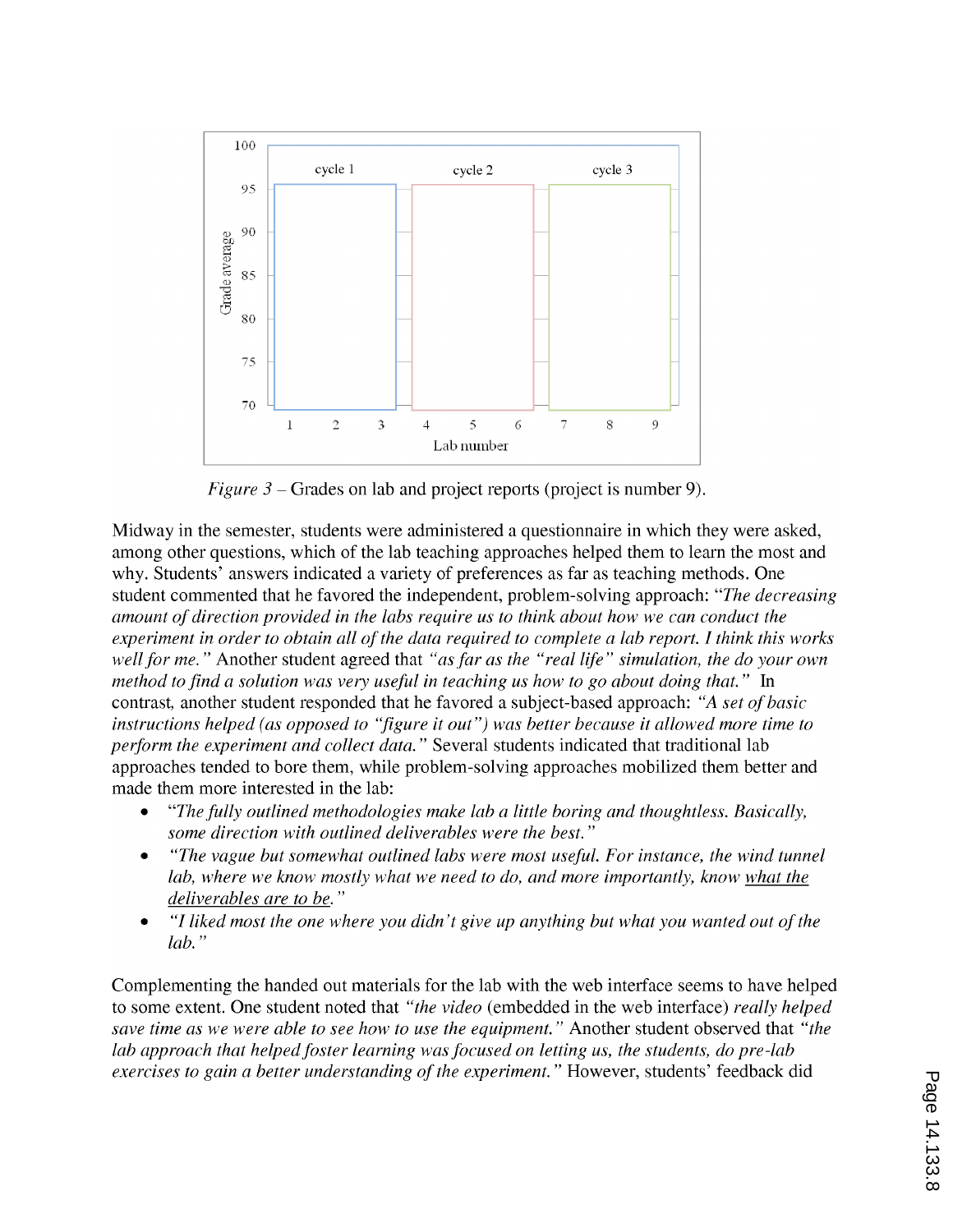not unanimously favor one approach or the other, so a definite conclusion on which approach is most beneficial for student learning cannot be drawn at this time.

At the beginning of the course, students were asked what their expectations in relation to this course were. Some students were unsure about what they were expecting to learn, while others highlighted what they would like to learn, as indicated by the following questionnaire responses:

- *"Don't quite know yet what the class will entail, but I hope to get a solid understanding of formulating and running test experiments as well as take my technical report writing skills up another level."*
- *"I don't really have any expectations but an enhancement of practical and real life experiments (rather than theory) would help me understand and be better prepared for industry."*
- *"Learn how to conduct real life experiments and know how to analyze the data correctly."*

At the end of the course, however, when students were asked if the course met their expectations, most students indicated that the course had met their expectations:

- "*It has met them, I have learned real engineering experiments and actually see myself using them in the future.*"
- "*I was able to grow as a leader, gain further understanding of statistic and lab applications.*"
- *"I feel that I can now go out into the field and conduct testing and be capable of interpreting the results accordingly*. *This class has went above and beyond what I was expecting."*

These open-ended comments were supported by students' responses on the quantitative portion of the questionnaire. When students were asked at the end of the course whether the course increased their knowledge and experience in designing and conducting experiments, out of 24 students, 12 answered "strongly agree", 9 answered "agree", and 1 student answered "strongly disagree". From these answers we concluded that overall students' expectations were met.

## **Conclusions**

The work presented in this paper was motivated by the fact that different students have different learning styles and that one teaching method doesn't fit all personalities. In an attempt to identify what teaching method promotes most growth in student learning, a laboratory course traditionally taught on a subject-based approach, was modified and taught to progressively transition from a subject-based approach to a problem-solving approach over the course of a semester. In addition to using traditional metrics (i.e. grades on lab reports, exams and quizzes) to evaluate students' growth, a number of questionnaires were administered during the semester. The quantitative metrics as well as students' feedback indicated overall student growth during the semester. Students reported that changing teaching approaches kept them motivated and engaged in the activities associated with the lab. These findings entice the authors to consider the three-way approach in future semesters and to refine it by building on its strengths.